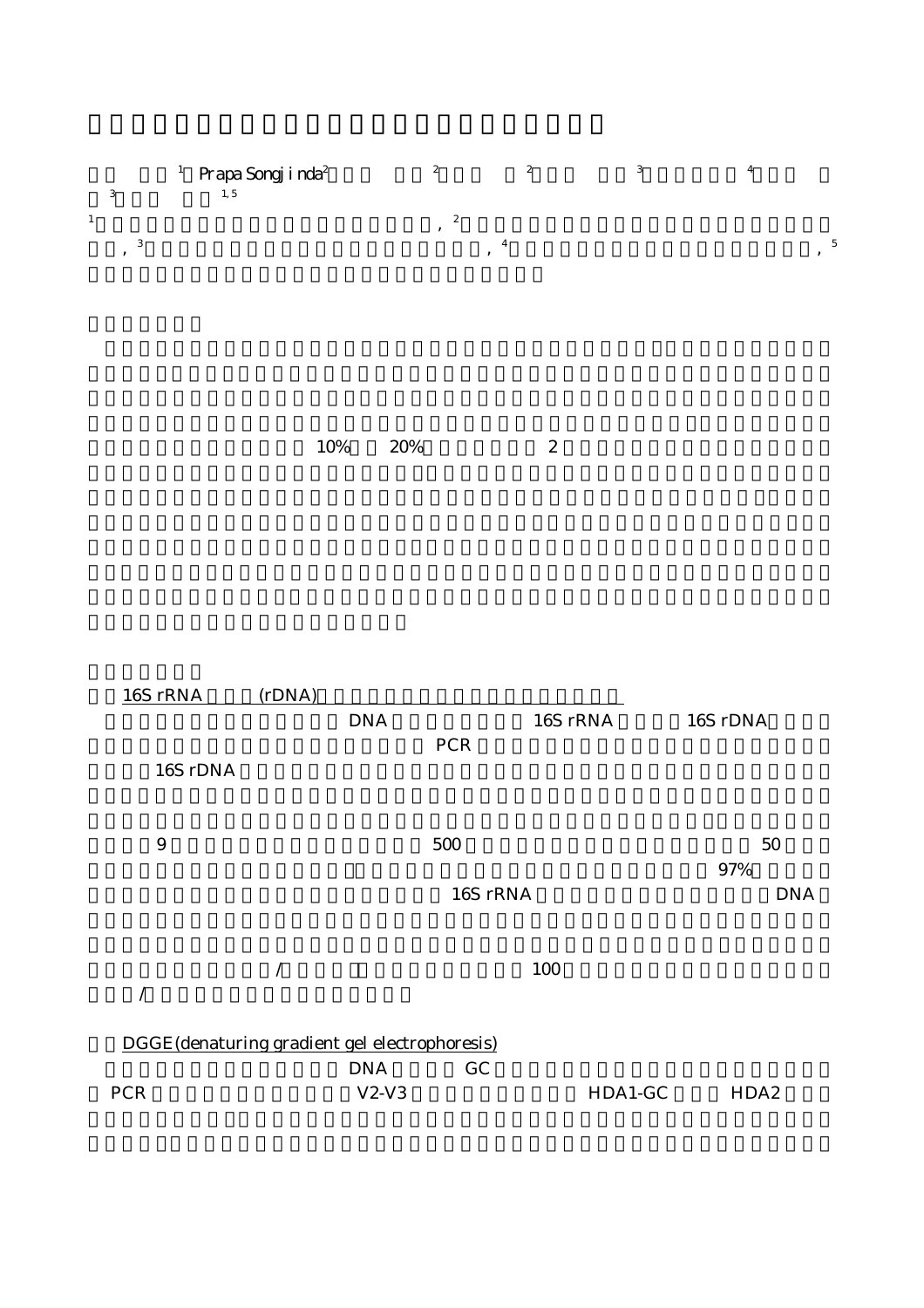| <b>DNA</b>            |                                                           | $\mathbf{DGGE}$ | $\boldsymbol{9}$ |                          |             |  |  |
|-----------------------|-----------------------------------------------------------|-----------------|------------------|--------------------------|-------------|--|--|
| $\mathbf{DGGE}$<br>10 |                                                           |                 |                  |                          |             |  |  |
|                       | T-RFLP(terminal restriction fragment length polymorphism) |                 |                  |                          |             |  |  |
| <b>PCR</b>            | $\mathbf{DNA}$                                            |                 | <b>DNA</b>       |                          |             |  |  |
|                       |                                                           |                 | $V1-V3$          | $\bf 3$                  |             |  |  |
| Hhal, Rsal, Mspl      |                                                           |                 |                  |                          |             |  |  |
|                       | 16S rDNA                                                  |                 | $\mathbf{DGGE}$  |                          | 16S rRNA    |  |  |
| ${\bf 28}$            |                                                           |                 |                  |                          |             |  |  |
|                       | <b>PCR</b>                                                |                 |                  |                          |             |  |  |
|                       | $\mathbf{DNA}$                                            | $\mathbf{DNA}$  |                  | <b>DNA</b><br><b>DNA</b> | <b>PCR</b>  |  |  |
|                       |                                                           |                 |                  |                          |             |  |  |
|                       |                                                           | ${\mbox{PCR}}$  | $\mathbf{DGGE}$  | <b>T-RFLP</b>            | <b>FISH</b> |  |  |
|                       | <b>DNA</b>                                                |                 |                  |                          |             |  |  |

1) P. Songjinda, J. Nakayama, Y. Kuroki, S. Tanaka, S. Fukuda, C. Kiyohara, T. Yamamoto, K. Izuchi, T. Shirakawa and K. Sonomoto, "Molecular monitoring of the developmental bacterial community in the gastrointestinal tract of Japanese infants" Biosci. Biochem. Biotechnol., 2005, 69, 638-641. 2) 中山二郎, 福井学, Prapa Songjinda, 田中重光, 久貫良子, 園元謙二,"腸内フローラの構造解析: DGGE/TGGE "  $\ldots$ , 2004, 18, 147-153.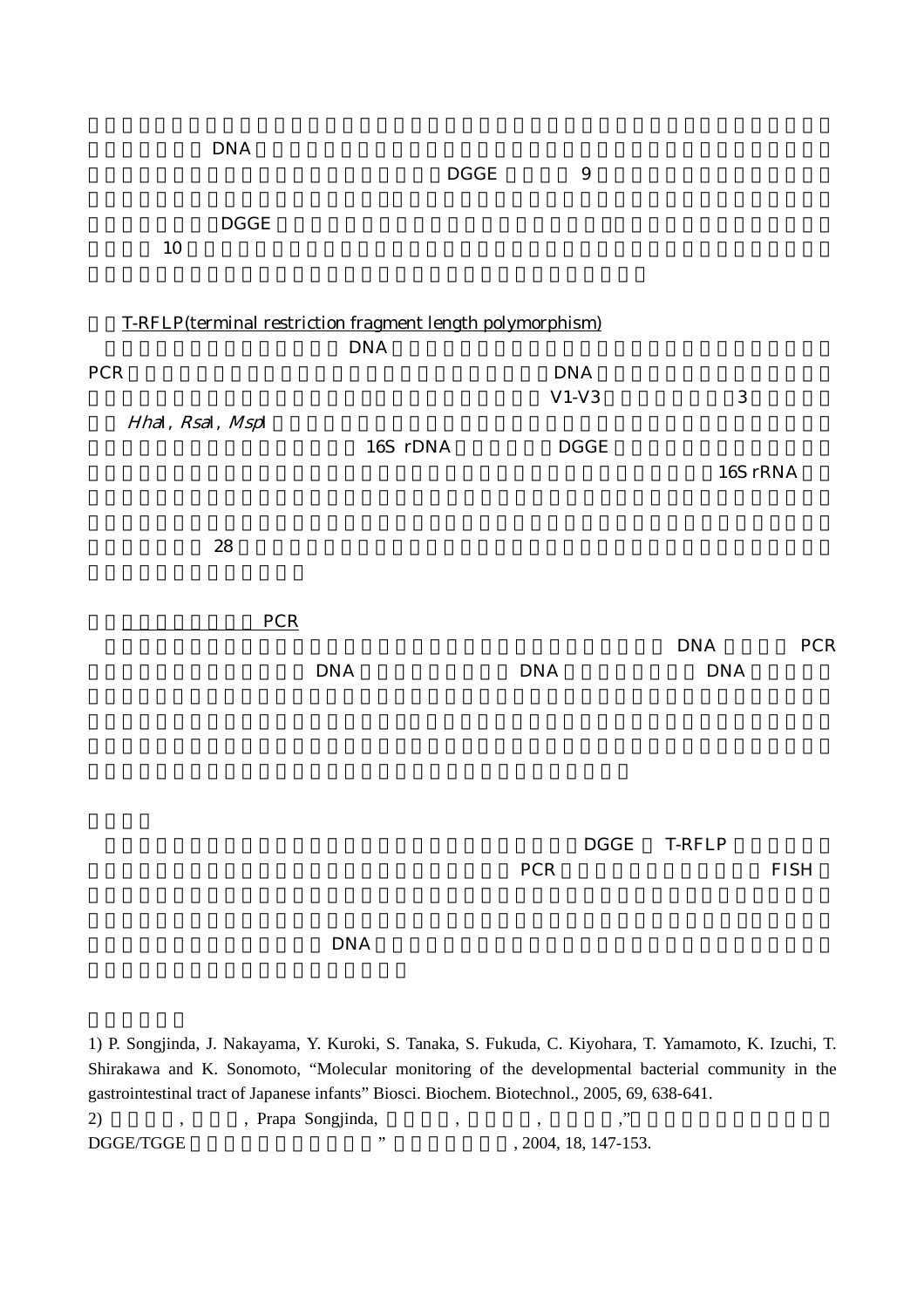# **Analysis of Infant Intestinal Microbiota by Culture-independent Molecular Approaches**

Jiro Nakayama<sup>1</sup>, Prapa Songjinda<sup>2</sup>, Shigemitsu Tanaka<sup>2</sup>, Atsushi Tateyama<sup>2</sup>, Mina Tsubouchi<sup>3</sup>, Chikako Kiyohara<sup>4</sup>, Taro Shirakawa<sup>3</sup>, Kenji Sonomoto<sup>1, 5</sup>

<sup>1</sup>Dept. of Bioscience and Biotechnology, Faculty of Agriculture, Kyushu Univ., <sup>2</sup>Dept. of Bioscience and Biotechnology, Faculty of Bioresource and Environmental Sciences, Kyushu Univ., <sup>3</sup>Dept. of Health Promotion and Human Behavior, Kyoto University Graduate School of Public Health, <sup>4</sup>Dept. of Preventive Medicine, Division of Social Medicine, Graduate School of Medical Sciences, Kyushu Univ., <sup>5</sup>Bio-architecture Centre, Faculty of Agriculture, Kyushu Univ.

# [Background and Objective]

A number of studies have demonstrated benefits of probiotics to improve or prevent allergy disease. However, not many studies have been performed to investigate differences in bacterial composition between allergy and non-allergy humans without probiotic intervention. It should be important to inquire into changes in intestinal microbiota of recently increasing allergy patients. In Japan, 10% to 20% population develop allergy disease e.g., food allergy, asthma, and atopy dermatitis within two years after birth. There is considerable evidence that the development of intestinal microbiota in early life has great influence on the development of immune system. However, since life style or genetic factor also affect allergy development, large scale of epidemiological investigation is required to realize the precise correlation between allergy and intestinal microbiota. To realize it, it is indispensable to establish high-throughput analytical system for fecal microbial composition. In this presentation, various kinds of molecular methods will be compared with regards to fitness to the epidemiological investigation.

#### [Methods and Results]

### 1. Random sequencing of 16S rRNA gene library

16S rRNA gene (rDNA) fragments are amplified from total bacterial DNA extracted from fecal sample by PCR with a set of universal primers. The amplified products are cloned into *E. coli* to construct 16S rDNA library. A number of clones are randomly sequenced and homology search is performed against database. The results allow highly reliable species identification and rough estimation of microbial composition. Nothing special technique and instrument other than DNA sequencing facilities are necessary. We have obtained about 500 sequences corresponding to about 50 ribotypes from 9 infants. Most ribotypes obtained showed more than 97% identity to those of known cultured bacteria, suggesting that majority of bacterial community in neonatal intestine corresponds to cultured bacteria, which is different from adult's intestine.

### 2. DGGE (denaturing gradient gel electrophoresis)

PCR amplification is performed by using total DNA extracted from feces as a template and a set of primers one of which contains GC-clamp. We use HDA1-GC and HDA2 primers to amplify V2-V3 region. Electrophoresis is performed in 8% polyacrylamide gel with a denaturant gradient of 30-65%, where 100% corresponds to 7M urea and 40% formamide. Bands separated in the DGGE gel are assigned by comparing band positions with those of reference markers or sequencing of DNA fragments excised from the gel. We monitored succession of intestinal microbial composition in 9 newborn subjects. Seven subjects except for